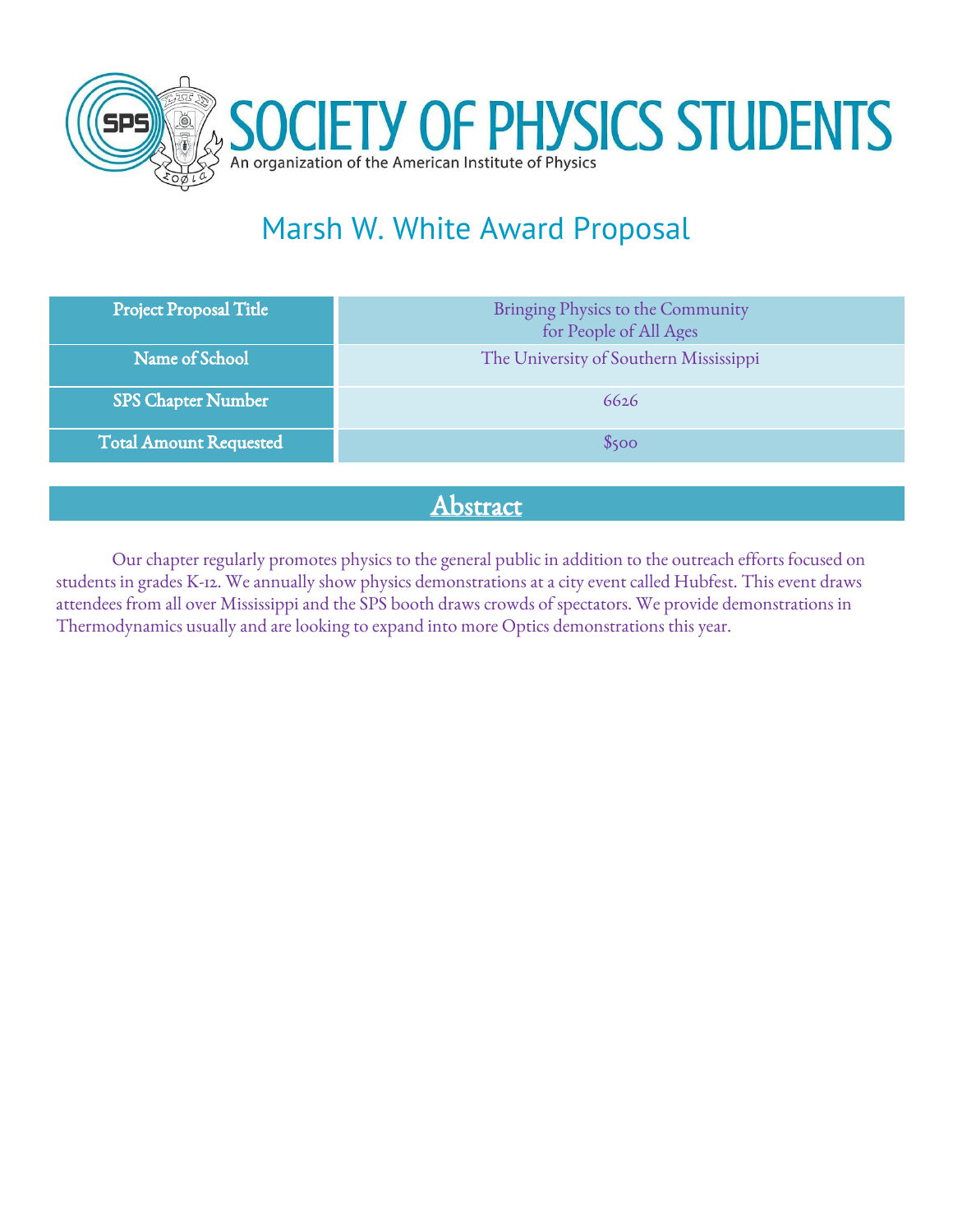# Proposal Statement

## Overview of Proposed Project/Activity/Event

The Overview should be a more detailed description of the proposed project/activity/event than the abstract.

This section should include:

- Brief description The Marsh White Award has previously allowed us to attend the Hattiesburg Hubfest. In the past we have showed demonstrations involving lasers and liquid nitrogen. The vapor from the liquid nitrogen is usually seen from far away, and each demonstration sometimes attracts 20-30 people. This allows us to spark interest in many of the thousands of people at the festival. The demonstrations often include freezing marshmallows and giving them to our spectators. This is always a big hit. This year we will build upon our past demos by incorporating Optics demonstrations in the form of lasers, diffraction gratings, and polarized films.
- Goals of the project After showing each demonstration, we explain the science behind the demo with easily understandable language in order to promote interest in the general public. People have even heard word of our booth from the other end of the festival and made it a point to see us.
- Intended audience Hubfest brings in tens of thousands of people from not only Mississippi but also from the surrounding states. The Marsh White Award will allow us an opportunity to promote Physics to all of these members of the general public before they return to their respective areas. Historically speaking, this event has created outreach opportunities with several locations, some of which were even outside of Mississippi, and thus our intended audience is everyone attending the festival.
- Background and motivation The motivation behind this project is that by showing people how fun and interesting science can be, we will spark an interest that may lead to them choosing a STEM major or influencing the people around them. Specifically, we are building on past years by using those demonstrations, and continually adding new demos to them.

### How Proposed Activity Promotes Interest in Physics

Our physics demonstrations have proven to be very popular. At Hubfest, we have the opportunity to reach over 30,000 people of all ages. There is no other event that provides this opportunity. The street festival design of Hubfest makes it nearly impossible for people to pass up our booth without stopping to see what we're doing. Once they are at our booth, we can show the people some of what is on the cool side of science.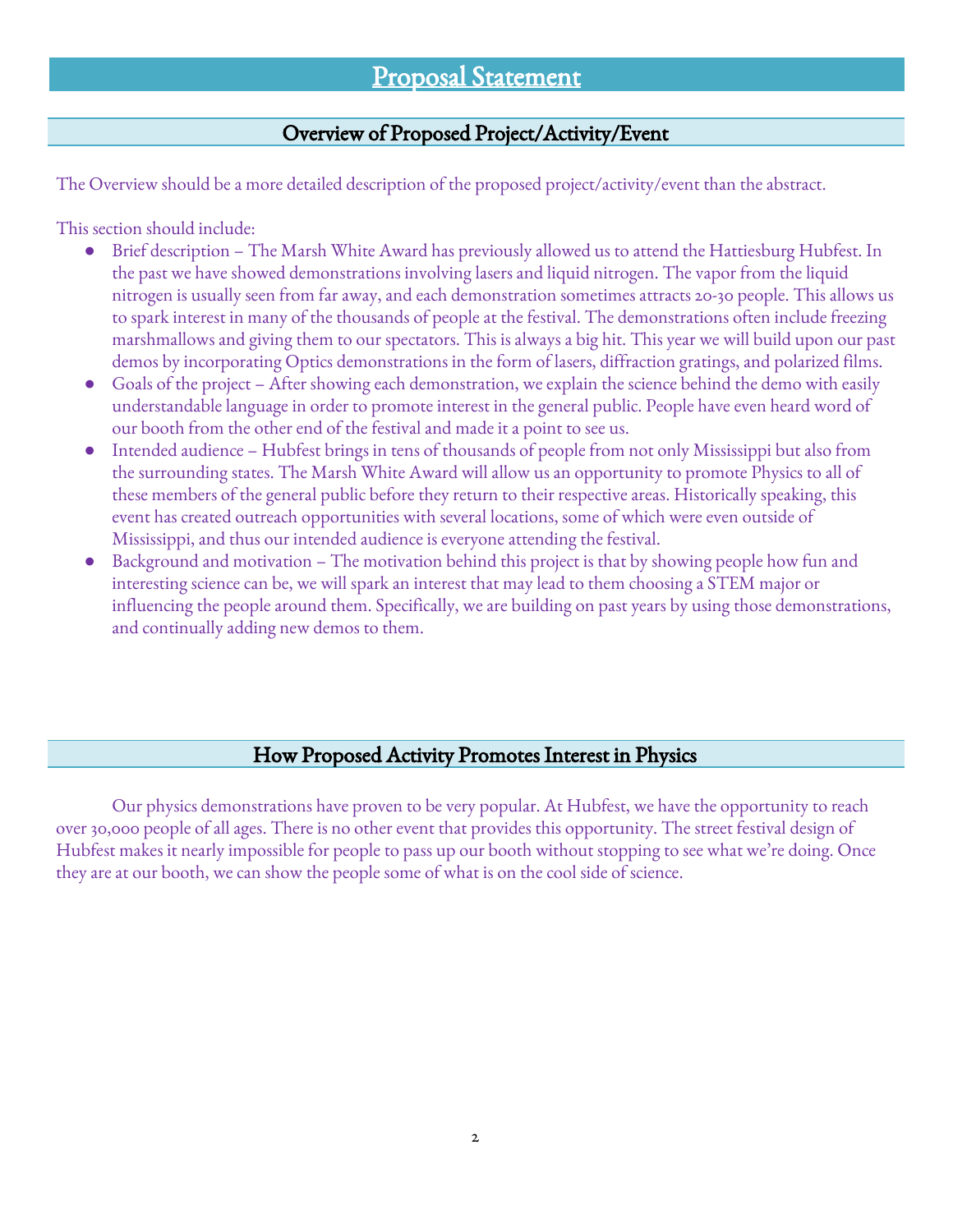## Plan for Carrying Out Proposed Project/Activity/Event

- Personnel The entire USM chapter will be involved in helping to plan. The officers and faculty advisor will oversee the decisions made and ensure that we meet our set milestones.
- Marketing Hubfest is a well advertised event that includes well over 250 booths from seven different states. There are certain to be substantial numbers of attendees.
- SPS member participation We will gather approximately half of our membership, 10 to 12 people, to assist with the booth and setup process of the event. Most of our members will be involved in some aspect of the event. Members will be involved in collecting and transporting materials and will occupy the booth in teams of 3-4 for multiple shifts.
- Expertise Most of the members of our chapter have been in the society for years and are very experienced. Most members occupy the classification of juniors, seniors, or graduate students. We have participated in this specific event for several consecutive years.

## Project/Activity/Event Timeline

January, 2016:

Register for Hubfest (Registration opens January 4), and begin mentioning Hubfest to the members during club meetings.

#### March, 2016:

By mid-March, we will be recruiting club volunteers for our booth.This will also be around the time when we receive our assignments from the organizers. By the end of March, we will have finalized the volunteer rosters including when each group of students will work each shift. We will distribute phone numbers in case something goes wrong.

#### April 1, 2016:

Load equipment into vehicles to meet the next morning for setup.

#### April 2, 2016:

Day of Hubfest:

7am: Set up booth 8am: Hubfest starts. Members will work in shifts of 3-4 students at a time. 5pm: Break down booth and haul equipment back to the USM campus.